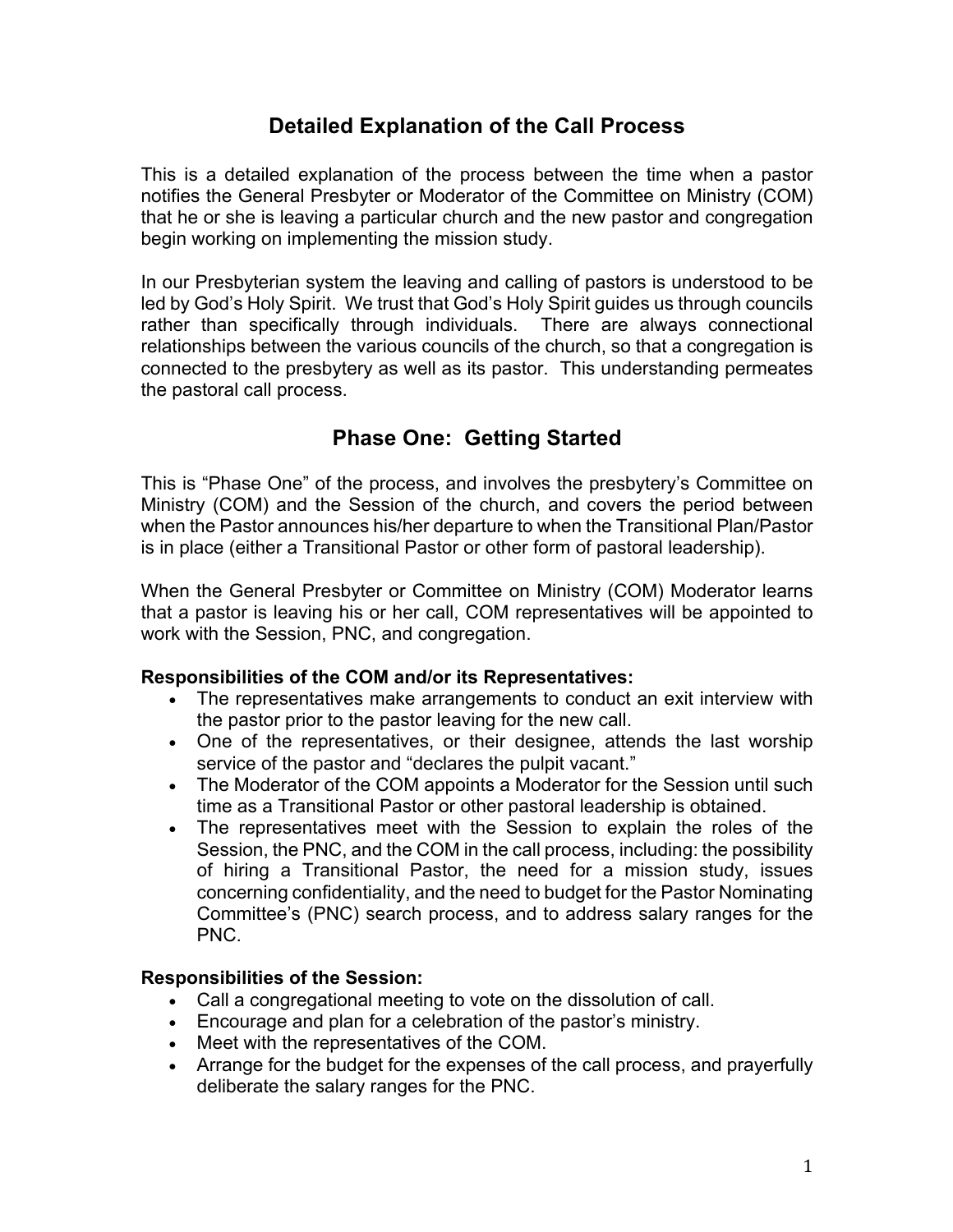• Hire a Transitional Pastor or arrange for other pastoral leadership, ordinarily chosen through a subcommittee of the Session/congregation.

### **Documents available on-line for this phase of the call process may include, but not be limited to:**

- Dissolution of a Pastoral Call Service
- Pulpit Supply List
- Former Pastor Policies
- Pastoral Relationship Types
- Entities Involved in the Pastoral Call Process
- Role of the Session in the Search for a Pastor
- Guidelines for Transitional Pastors
- Policy for Pastors of Other Denominations
- Sample Covenant with a Transitional Pastor
- Transitional Pastor's Quarterly Report
- Minimum Terms of Call 2014

## **Phase Two: Taking Stock and Making a Plan**

During this stage the Session does the hard work of leading the congregation through a prayerful discernment of who they are and where God is leading them so that they will be prepared to search for a new pastor. This is the phase in which the congregation answers the question, "Who is God calling us to be?" This phase begins with the hiring of a Transitional Pastor or other pastoral leadership through the conclusion of the mission study and the commitment to a plan to follow in preparation for a Ministry Information Form (MIF).

A Pastor Nominating Committee (PNC) may be elected during this phase of the call process, or the Session/Congregation could wait until the mission study is complete before the election. There is value in having the PNC work alongside the Session in the mission study in that there is "buy-in" by the PNC and the transition into their work as a PNC working on the Ministry Information Form (MIF) could be smoother. But there is also value in keeping the two phases of the process separate in case the PNC would prematurely begin work on the MIF. The congregation must know who God is calling it to be before beginning a search for the next called pastor.

### **Responsibilities of the COM and/or its Representatives:**

- Give counsel to the Session as needed in their conduction of a mission study, providing them with presbytery resources.
- When appropriate, the COM representatives convey permission to the Session that the congregation may elect a PNC (nominated by the Nominating Committee at a congregational meeting) and explain that the representatives must meet with the PNC at their first meeting.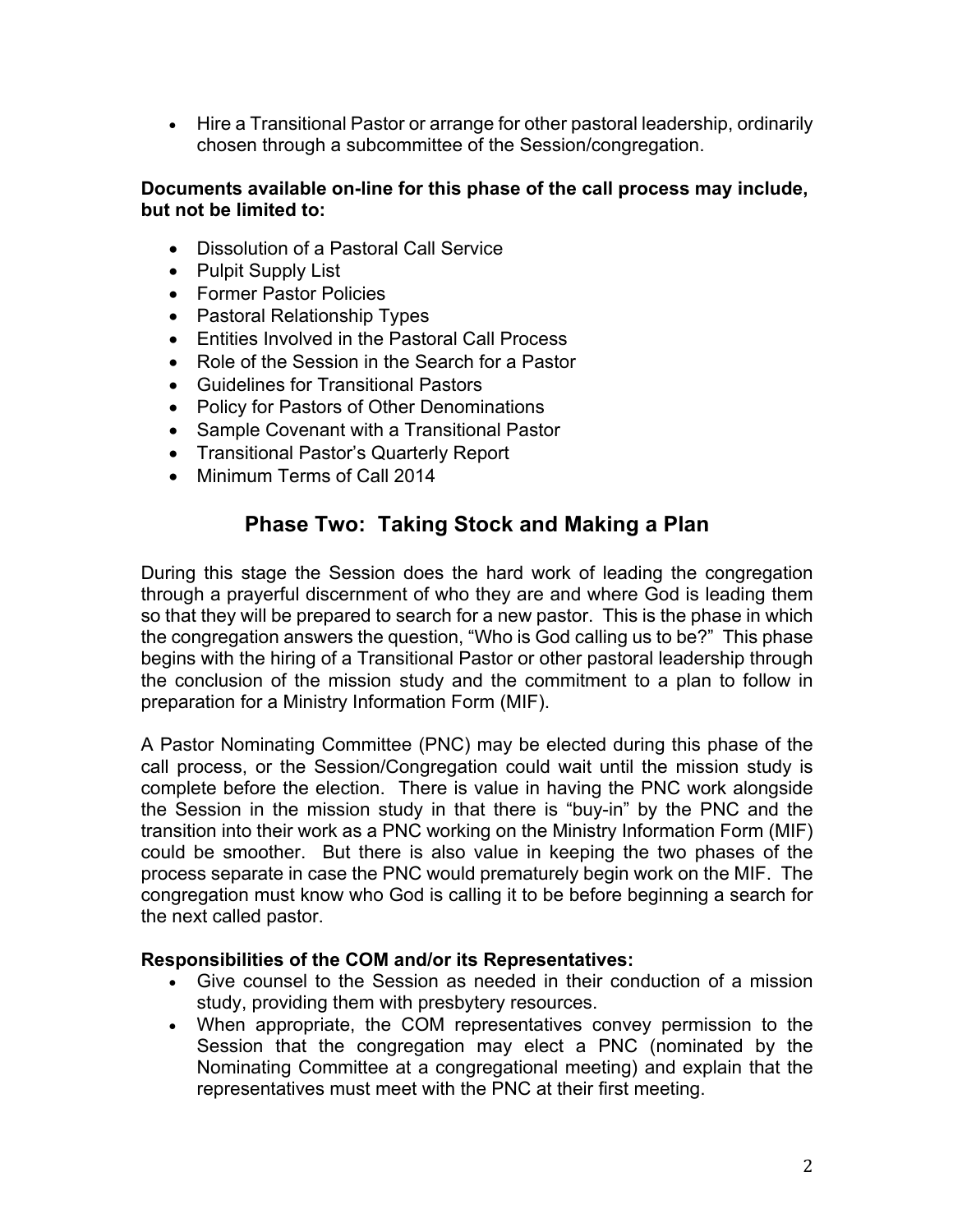### **Responsibilities of the Session:**

- Strengthening the relationship between Presbytery/COM representatives and the leadership of the congregation (Session, Moderator/Pastoral Leadership, and PNC)
- The Session leading the congregation in a prayerful self-study (mission study)
- If desired, schedule a congregational meeting for the purpose of electing a Pastor Nominating Committee (PNC) to work with the Session in the congregational self-study (the PNC may be elected after the self-study has been completed).
- Answering the question of "Who is God calling us to be?"

#### **Documents which may be helpful for this phase of the process may include, but not be limited to:**

• Components of a Mission Study

# **Phase Three: Finding God's Person**

This phase is primarily the work of the PNC, with the COM representatives offering guidance and support. The Session also plays a supportive role, praying for the PNC, providing appropriate opportunities for the PNC to report to the congregation, and signing the Ministry Information Form (MIF).

This phase of the call process requires good communication between the PNC and the representatives of the Church and the Committee on Ministry (COM), which means that trust must either be established or strengthened. The following are some of the ways in which the Session, PNC, and COM representatives will work together, as well as the individual tasks that each may do:

### **Responsibilities of the Session:**

- Address any current needs of the congregation revealed in the mission study.
- Update the website if needed, and work with the PNC if information is needed for the search process.
- Give the PNC a salary range for the Ministry Information Form (MIF).
- Approve the Ministry Information Form (MIF) when it is completed and have the Clerk of Session sign it electronically, with passwords from the COM Moderator.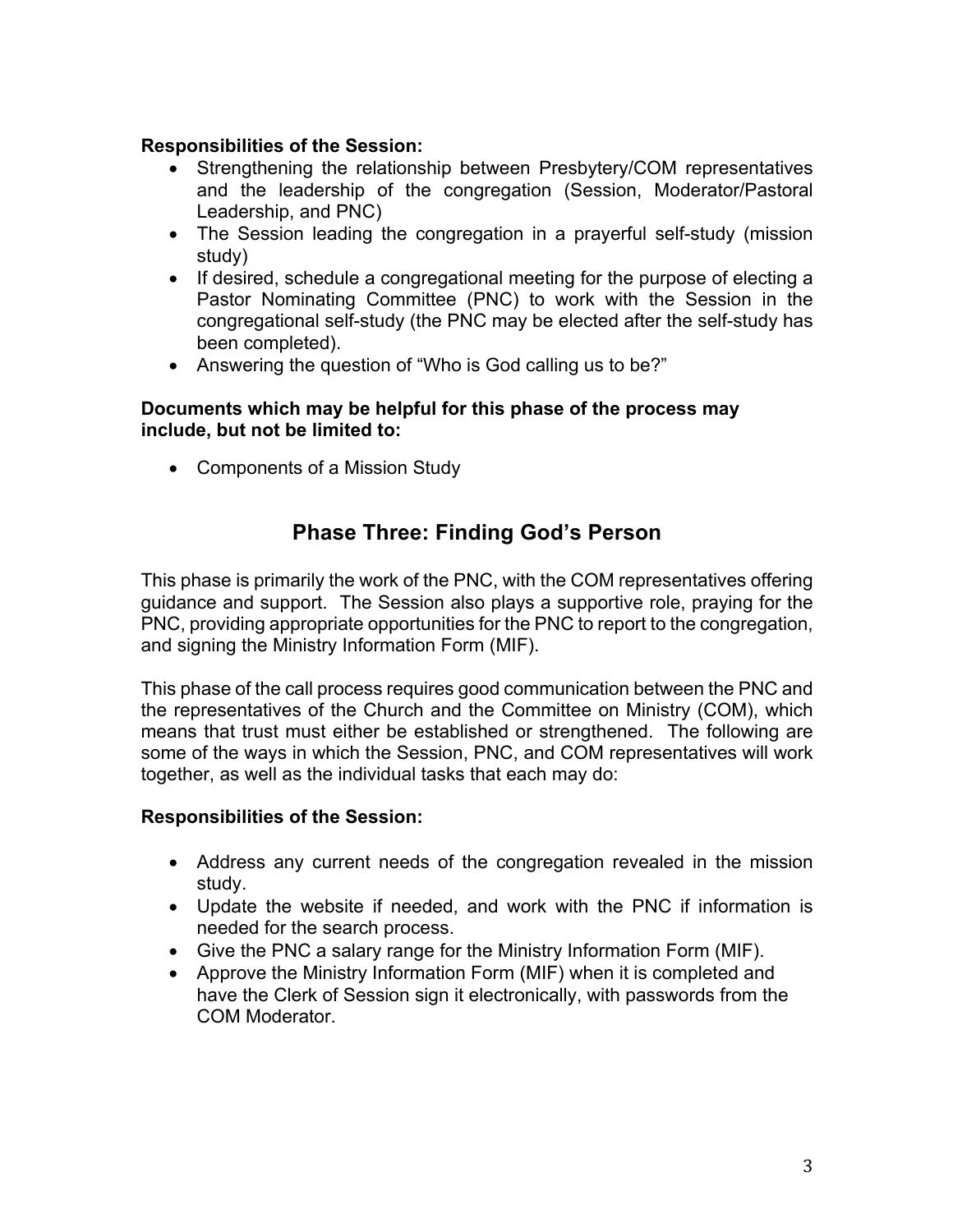### **Responsibilities of the COM and/or its Representatives:**

- At the first meeting of the PNC, the COM representatives outline the process of calling a pastor, emphasizing the relational role between councils and trust in the Holy Spirit. They may share information and forms on the General Assembly and Presbytery's websites. As with the Session, the representatives explain to the PNC the roles of the Session, the PNC, and the COM in the call process, emphasizing the importance of confidentiality, including not sharing information with spouses or other family members.
- The representatives encourage the PNC in writing the Ministry Information Form (MIF), which is found on-line on the Church Leadership Connection (CLC) page of the denomination's website. The PNC and representatives should go over the MIF carefully. The representatives approve the MIF when the PNC and representatives are both comfortable with it. The representatives may share the MIF with the whole COM, asking for advice as needed, but the representatives have the authority to approve it themselves. The Session will then also approve it.
- When the Session has approved the MIF the Moderator of the COM obtains passwords for the PNC and Clerk of Session to put it on the CLC website and electronically sign the document.
- The COM representatives are responsible for keeping up to date with where the PNC is in their process, and if not hearing from the Chair/Moderator regularly to check on their progress. Visits with the PNC may be warranted to encourage and support their process.
- When a PNC is very interested in a proposed pastor it is the responsibility of the COM representatives to assist in discerning whether that person is God's choice for the congregation. They do this by developing a relationship with the pastoral candidate (a phone conversation or two), and by assisting the PNC by doing a more in-depth check of the pastor's background. COM representatives receive the PIF of that pastor and insure that reference checks are conducted by the representatives, the Moderator of the COM, and/or the General Presbyter.
- The in-depth reference checks are conducted by contacting the COM Moderator, or moderator of the committee responsible for the oversight of candidates if the person is a candidate of the pastor/candidate's Presbytery, the General Presbyter, and/or others in their Presbytery.
- When a potential pastor visits the community the Examinations Subcommittee of the COM meets with the pastor or candidate. COM representatives are responsible for contacting the Chair of this subcommittee and establishing the connection with the Chair/Moderator of the PNC.
- The COM Examinations Subcommittee shares with the pastor or candidate the Sexual Misconduct Policy and Background Check Policy and has the pastor/candidate fill them out, and the PNC pay the fee for the background check, prior to considering that person for membership in the Presbytery of Arkansas.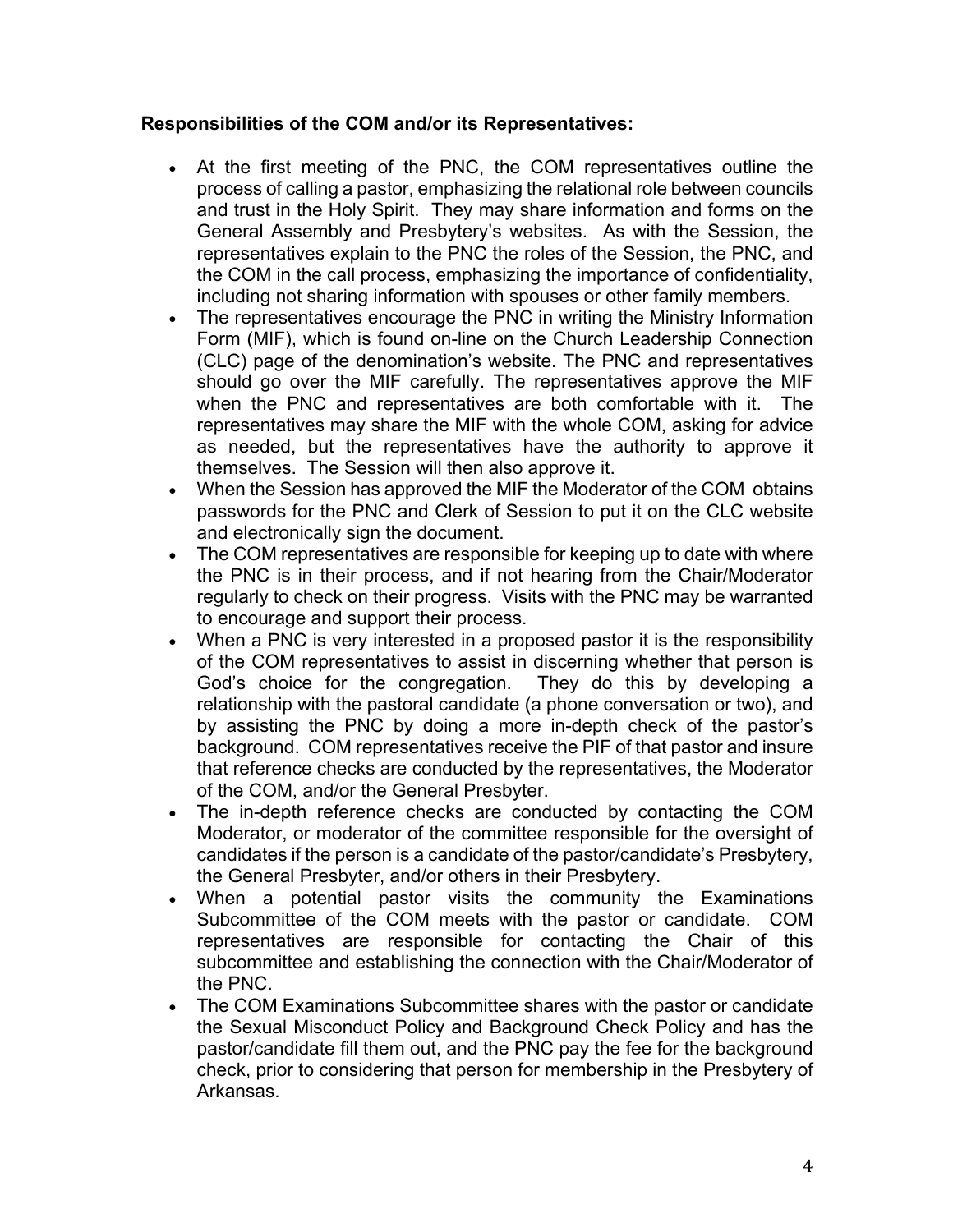- The COM Examinations Subcommittee may examine the potential pastor either once, just for theological "fit" with the congregation, and later for membership in the presbytery and approval of the call, or both examinations may be conducted at once if the potential pastor and PNC are further along in their process. In all, the COM Examinations Subcommittee examines the pastor/candidate and visits about:
	- Their faith journey (review "Statement of Faith and Theology")
	- "Fit" and sense of call (review PIF and CIF)
	- Worship and leadership
	- Theology
	- Polity
	- Connection and commitment to the PCUSA and the Presbytery.

The Examinations Subcommittee also shares with the pastor/candidate information about the Presbytery and the church under consideration. If there are two examinations one could take place via conference call or video conference.

### **Responsibilities of the Pastor Nominating Committee (PNC)**

- The PNC uses the Mission Study as the foundation for writing the Ministry Information Form (MIF).
- The PNC prayerfully writes the MIF.
- The PNC works closely with the COM representatives in the approval process, editing as suggested.
- Communicate with the Moderator of the COM in receiving passwords to put the MIF on-line.
- The PNC should let the COM representatives know when the form is online. The representatives notify the COM Moderator that the form is on-line, and the General Presbyter makes initial matches of the MIF with PIFs online.
- The General Presbyter may recommend editing the MIF to match more PIFs.
- The PNC reads PIFs, narrows down PIFs/pastors through a prioritization process, contacts pastors that they are interested in to see if they are still seeking a call, and calls references on those pastors that they are interested in.
- After the PNC checks references, the PNC may communicate with the pastor in a number of ways, including telephone conversations or conference calls, e-mails, and the exchange of information between the PNC and pastor. Sermon tapes or DVDs of the pastor may be desired by the PNC, and the pastor may want more information on the church or community.
- The PNC continues conversations with a number of pastors, narrowing down those with whom they are interested. It often works best to have one person at the top of the list and to work toward discerning whether God is calling that pastor/candidate rather than keeping a number of persons at the same level in the process.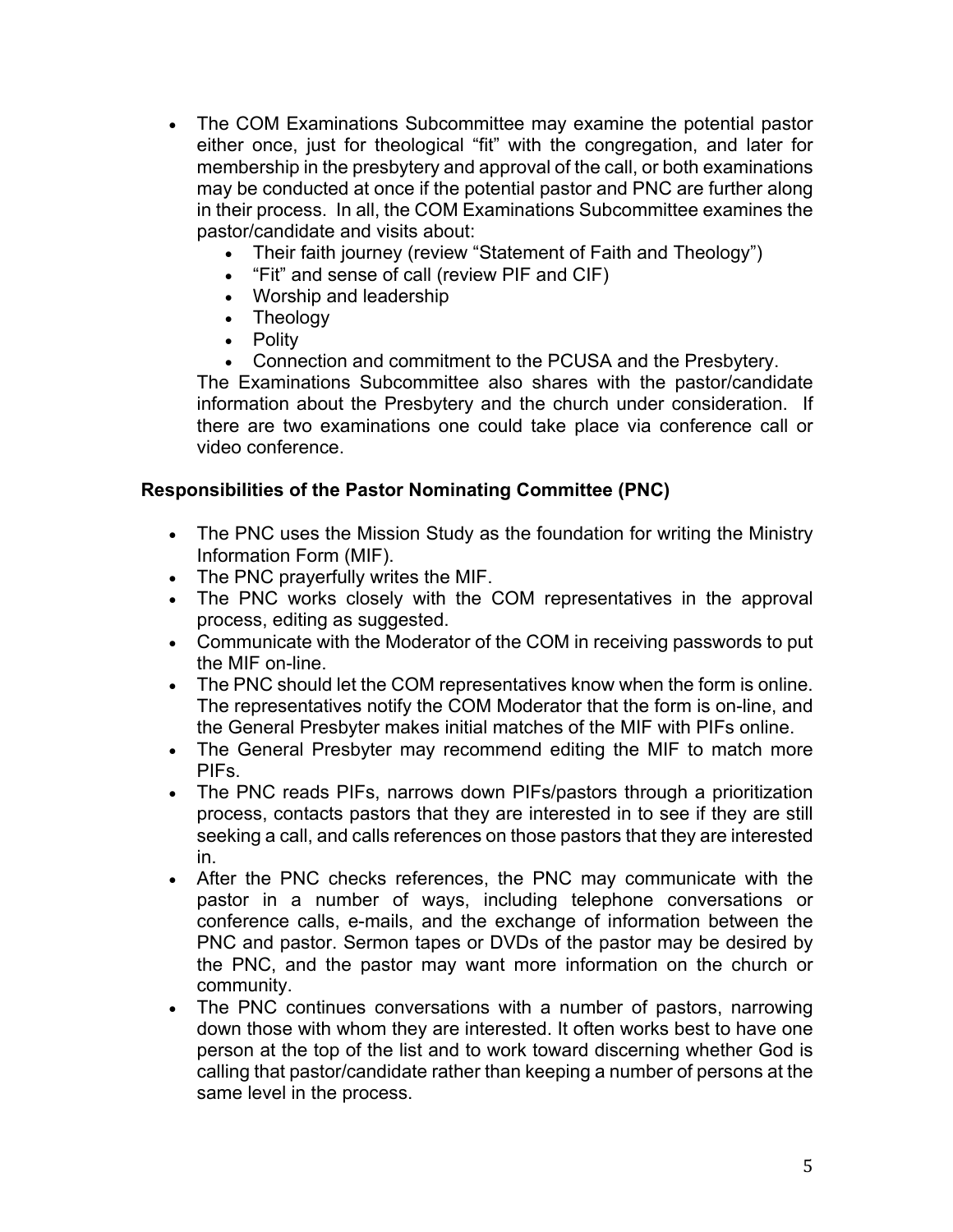- During this conversational period it is very important for there to be communication between the PNC and the representatives of the COM.
- When the PNC has completed reference checks, if the PNC is very serious about a candidate, they are responsible for sending the PIF of the pastor/candidate to the COM representatives so that the COM and/or the General Presbyter can more thoroughly vet the potential pastor.
- The General Presbyter and/or the COM representatives must conduct reference checks prior to a pastor/candidate visiting the PNCs home church/community.
- The PNC may visit candidate's congregations to worship, ordinarily with permission of the Pastor. The PNC may look at videos of sermons, or the Pastor may preach in a neutral pulpit in a church near the congregation. If this form of hearing a pastor preach is chosen it must be very confidential with the assistance of COM representatives.
- When a pastor visits the church they will also meet with members of the COM's Examinations Subcommittee. This visit with the subcommittee is generally for the subcommittee to get to know the pastor and discern whether the pastor would be a good fit" for the congregation, meaning that they have the appropriate gifts and talents and theological perspective given the needs of the congregation. If the PNC and proposed pastor are far along in their conversations they may have already discussed a salary package (terms of call), and it could be that the subcommittee could also examine them for membership in the presbytery and approve the terms of call. At this point there may need to be flexibility in the process. More and more often these conversations are conducted on-line through Zoom or another format. In-person meetings are not required.
- The PNC meets with the pastor/candidate, shows that person around the community (including showing them schools, homes, and other pertinent places and information about the community), and has in-depth conversations with the pastor/candidate in discerning whether the PNC and pastor/candidate feel a sense of call. The spouse of the pastor/candidate may be invited to visit the community but is not to be examined.
- As the PNC and pastor come to a belief that God is calling this person as the called pastor the PNC, pastor, and COM representatives complete any examinations needed. These can be by Zoom or another on-line format.
- Our Presbyterian belief that God's Holy Spirit works through our process leads us to a three-way relationship between the congregation (through the PNC), the pastor, and the presbytery through the Committee on Ministry. If any one of the three partners in the relationship believe that this is not the pastor for the church then the PNC continues the search.

### **Documents for this phase of the process may include, but not be limited to:**

- Ministry Information Form (MIF) from PC(USA) CLC
- Bible Studies for a PNC
- "On Calling a Pastor" from PC(USA) CLC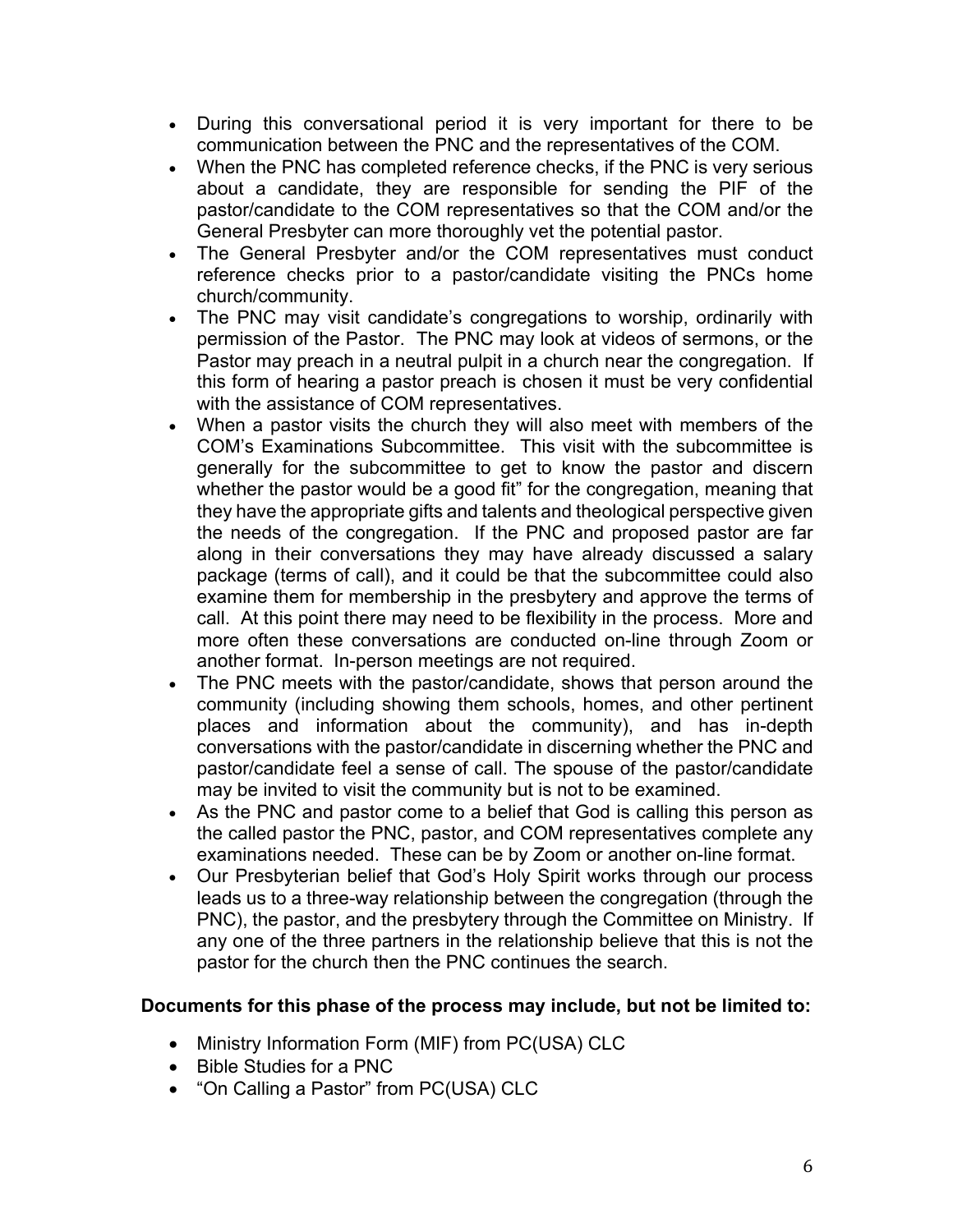- Privacy Guidelines
- Tips on Ways to Look at a PIF
- Suggested Questions for Reference Calls
- Pastoral Call Form
- Minimum Terms of Call
- Sabbatical Leave Policy
- Parental Leave Policy

## **Phase Four: Wrapping It Up**

Completing the processes and paperwork needed through the Presbytery, which differs if the pastoral candidate is not ordained. This phase may include, but not be limited to:

### **Responsibilities of the Congregation**

- To approve the terms of call and vote to call the proposed Pastor.
- For members to travel to the presbytery meeting at which the Pastor is presented in support of his or her call.
- To attend the installation/ordination service.

### **Responsibilities of the Session:**

• The Session calls a congregational meeting to approve the call of the Pastor when the PNC and proposed Pastor have reached an agreement and the Examinations Subcommittee, or the whole Committee on Ministry, approves the terms of call.

### **Responsibilities of the Pastor Nominating Committee (PNC):**

- Work closely with the COM representatives in the examinations process of the proposed Pastor, and filling out the call forms.
- Work on finalizing the terms of call and filling out the forms. (Use "Pastoral Call Form")
- Put together the names for the Administrative Commission to install (and possibly ordain). The Commission is made up of not fewer than seven (7) members, as nearly equal as possible divided among pastors and elders, with no two elders from the same congregation. The Moderator of Presbytery, or his/her designee, is ordinarily asked to Moderate. Others, such as ministers or elders outside the Presbytery, may be invited to "sit" with the commission, and may take a part in the worship service, but they are not included in the members necessary to make up an administrative commission, or to take part in the liturgy of the installation. (Download the "Administrative Commission Form" on the Presbytery's website to fill-in-theblanks.)
- Select a date for the Installation Worship Service
- Propose an offering recipient for the Installation Worship Service. This offering recipient must be approved by the presbytery, and there is a list of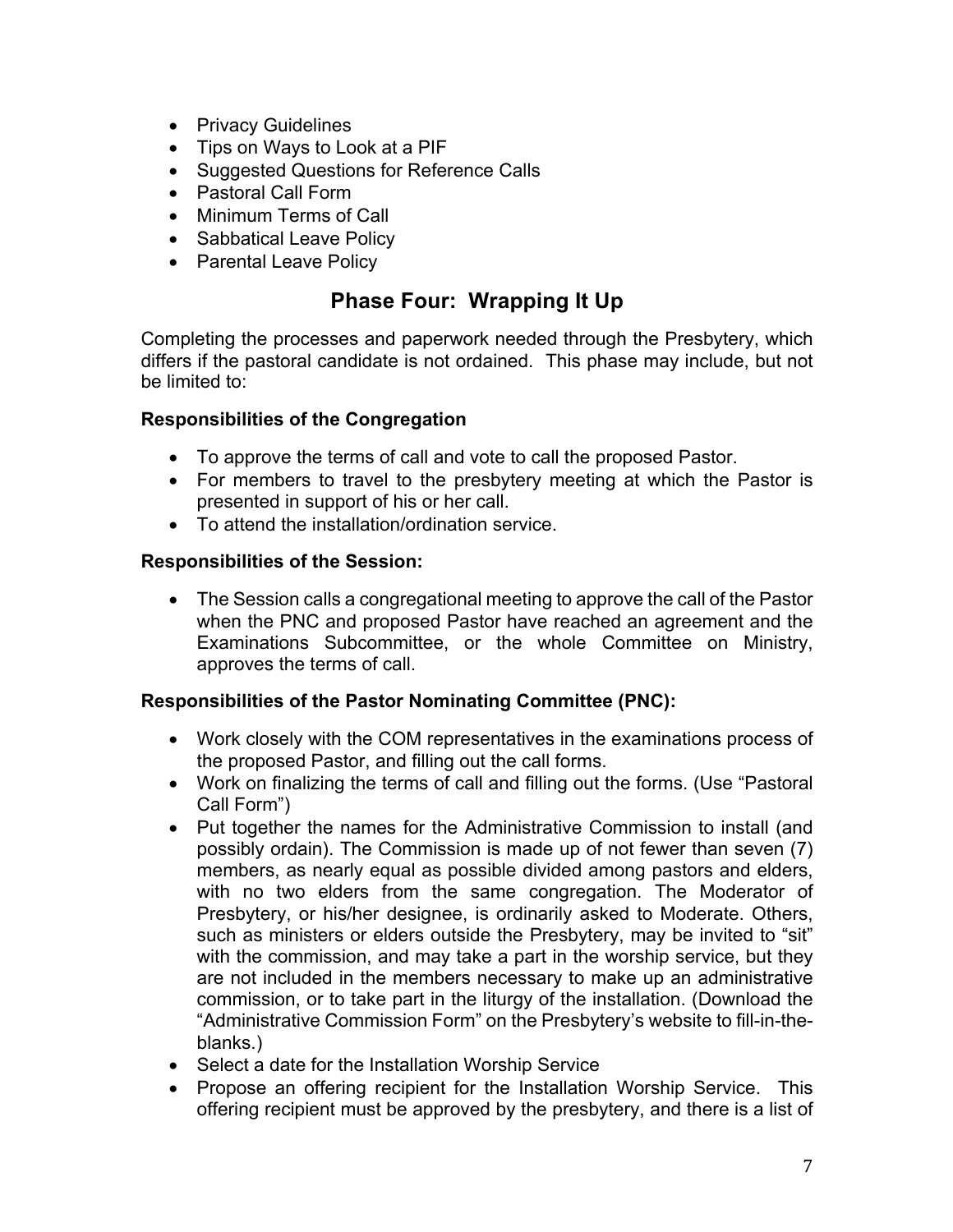approved recipients. If an offering recipient not on the approved list is desired the approval process will take additional time.

- Select a date for the initial date of the call, when the pastor begins work, which is generally prior to the Installation Service if the Pastor is already ordained. Pastors ordained may be given permission to move to the field as soon as the COM has approved the call.
- If the proposed Pastor is a candidate he or she may not move to the field until passing the ordination exam on the floor of presbytery. Ordinarily a candidate is ordained by the presbytery of the church that calls her or him. The Ordination must take place before he or she can celebrate the sacraments.
- The PNC may develop a brochure or some other means of sharing information about the proposed Pastor with the congregation. The proposed Pastor may not preach for the congregation prior to the congregational meeting to vote on the call.
- The PNC makes the motion to approve the terms of call of the proposed Pastor and presents information on the Pastor to the congregation prior to the vote.

### **Responsibilities of the COM and/or its Representatives:**

- To direct the PNC and proposed Pastor to needed forms or other documents.
- To facilitate the examinations process by the Examinations Subcommittee.
- To work with the Pastor and PNC as they complete the Administrative Commission Form.
- To proceed as expeditiously as possible through the approval process.
- To insure that all necessary information and documents needed to complete the process of calling a pastor are to the COM and ready for approval.
- The COM will examine candidates under care on the floor of Presbytery and facilitate necessary approvals by the Presbytery.
- The CCM will introduce Pastors previously ordained to the Presbytery at the next meeting.

### **Responsibilities of the Pastor Being Called:**

- Fill out the Background Check Form and the receipt of the Sexual Misconduct Policy
- Fill out other forms required by the Presbytery Office.
- Work with the PNC on filling out the Administrative Commission Form.
- Work with the Presbytery and appropriate persons within the congregation in planning the worship service of Installation and/or Ordination.

### **Documents for this phase of the process may include, but not be limited to:**

- Pastoral Call Form
- Minimum Terms of Call